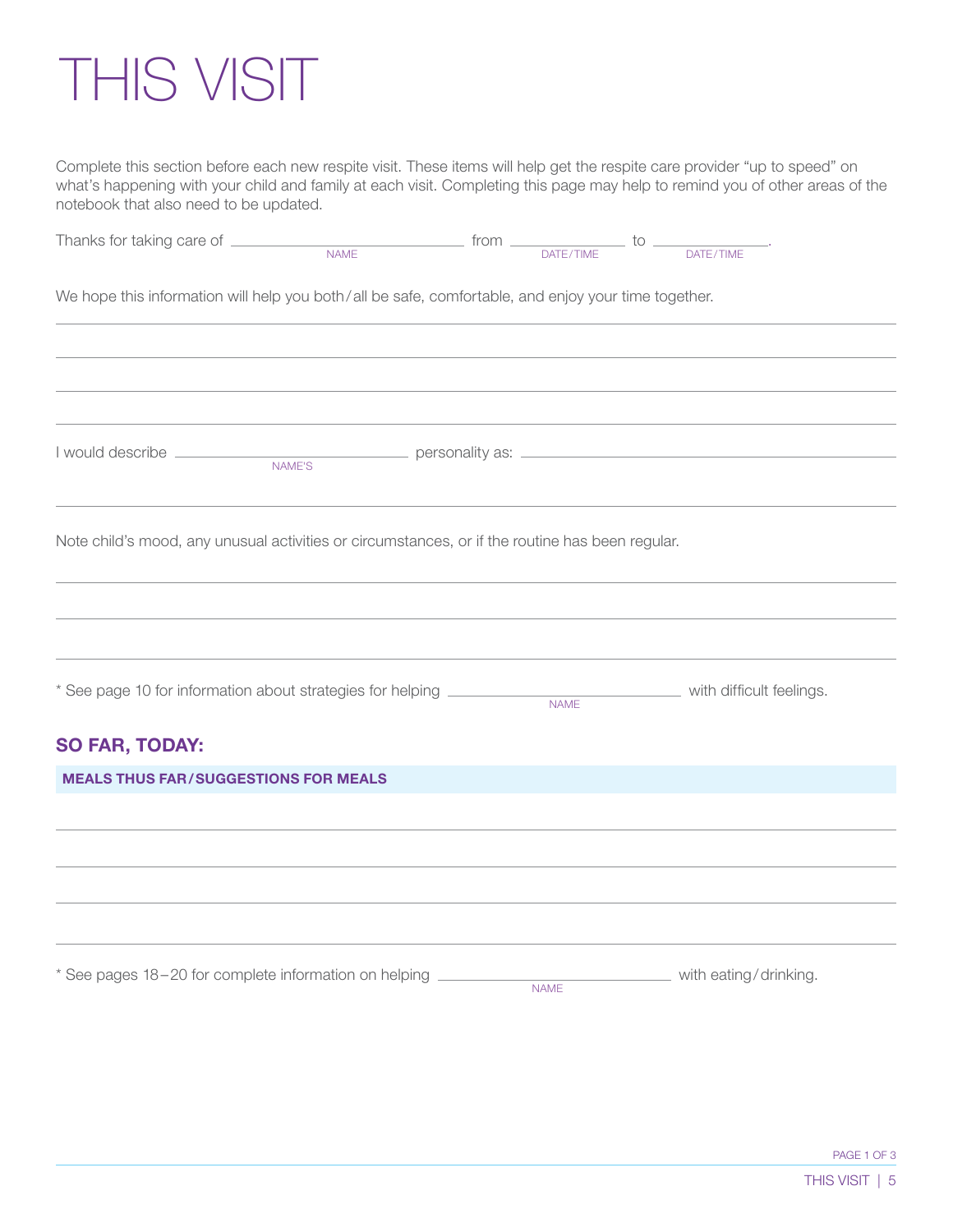# THIS VISIT (CONTINUED)

#### TOILETING THUS FAR/NOTES REGARDING TOILETING

\* See pages 22-23 for complete information on helping **with the analysis of the control of the control of the control** with toileting

#### MEDICATION THUS FAR/NOTES FOR THIS VISIT

\* See page 13 for complete information on medications. NAME'S

NAME

Here's what we've planned for you and  $\frac{1}{\sqrt{1-\frac{1}{\sqrt{1-\frac{1}{\sqrt{1-\frac{1}{\sqrt{1-\frac{1}{\sqrt{1-\frac{1}{\sqrt{1-\frac{1}{\sqrt{1-\frac{1}{\sqrt{1-\frac{1}{\sqrt{1-\frac{1}{\sqrt{1-\frac{1}{\sqrt{1-\frac{1}{\sqrt{1-\frac{1}{\sqrt{1-\frac{1}{\sqrt{1-\frac{1}{\sqrt{1-\frac{1}{\sqrt{1-\frac{1}{\sqrt{1-\frac{1}{\sqrt{1-\frac{1}{\sqrt{1-\frac{1}{\sqrt{1-\frac{$ 

Note scheduled activities: day, times, location, transportation arrangements, and contact information.

NAME

## INSURANCE INFORMATION, CONSENT FORMS, KEYS CAN BE FOUND:

will not be driving **in your or our vehicle.** in your or our vehicle. NAME

You I will